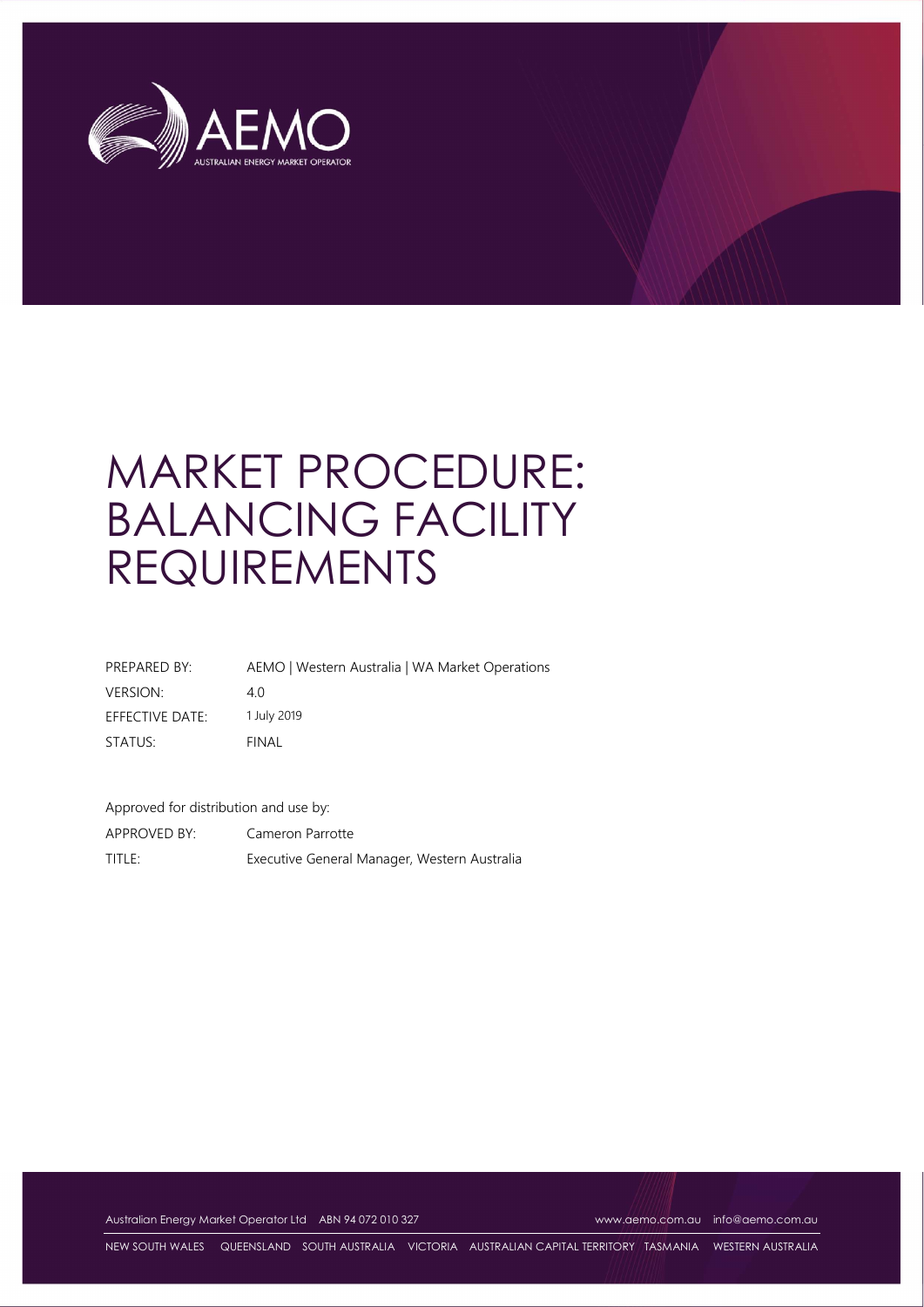

# VERSION RELEASE HISTORY

| Version | <b>Effective Date</b>                       | <b>Summary of Changes</b>                                                                                                                                                                                                                                                     |
|---------|---------------------------------------------|-------------------------------------------------------------------------------------------------------------------------------------------------------------------------------------------------------------------------------------------------------------------------------|
| 1.0     | <b>Balancing Market</b><br>Commencement Day | New Market Procedure for Balancing Facility Requirements resulting<br>from PC 2012 02                                                                                                                                                                                         |
| 2.0     | 30 November 2015                            | Changes resulting from the transfer of functions from the IMO to<br><b>AEMO</b>                                                                                                                                                                                               |
| 3.0     | 18 April 2017                               | Changes resulting from the transfer of System Management<br>functions to AEMO                                                                                                                                                                                                 |
| 4.0     | 1 July 2019                                 | Changes resulting from Procedure Change Proposal AEPC_2019_06<br>related to the Rule Change Proposal RC 2014 06: Removal of<br>Resource Plans and Dispatchable Loads, and minor administrative<br>changes including the transfer of the Procedure to the new AEMO<br>template |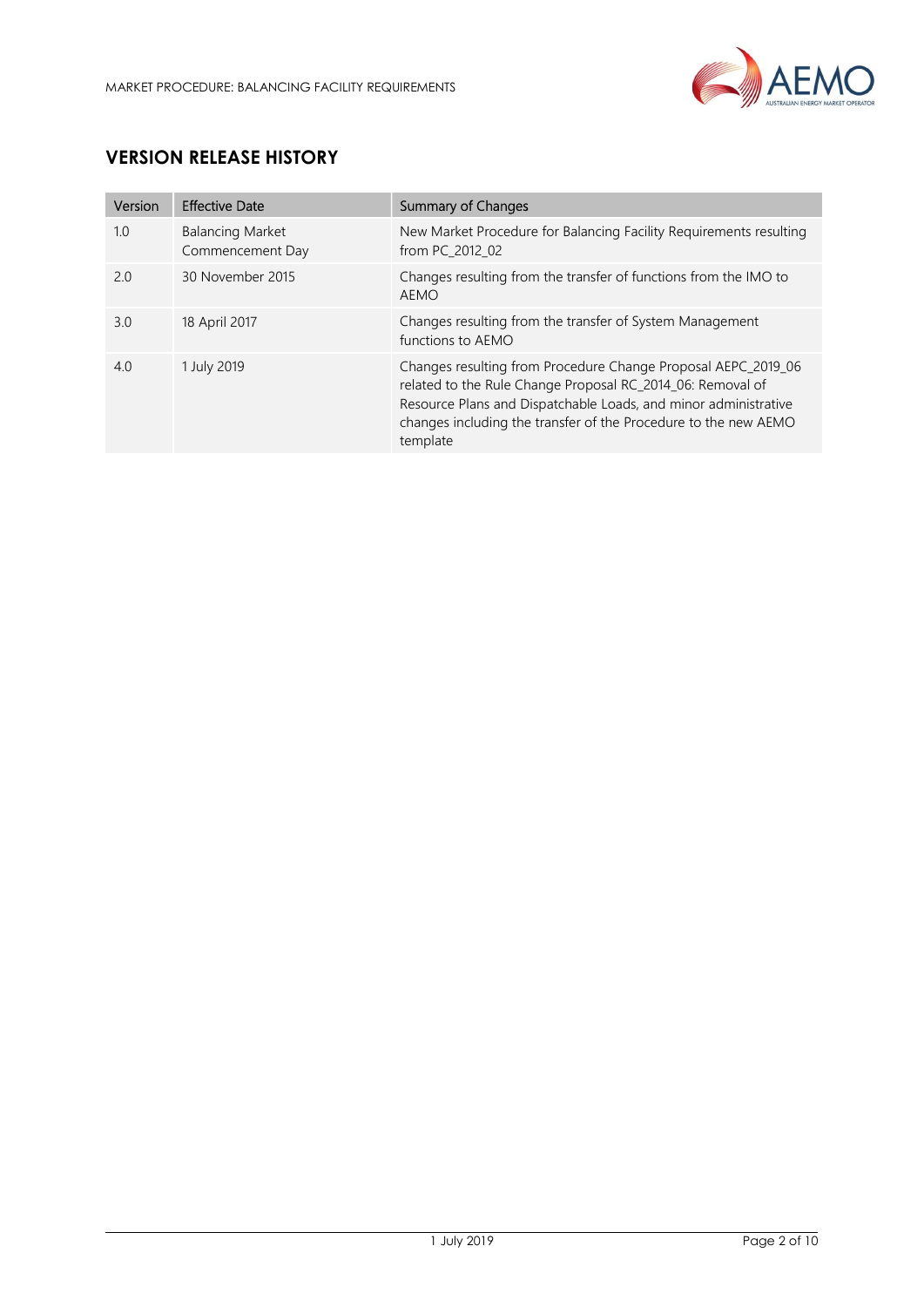

## **CONTENTS**

| 1.   | <b>INTRODUCTION</b>                                                       | 4              |
|------|---------------------------------------------------------------------------|----------------|
| 1.1. | Purpose and scope                                                         | 4              |
| 1.2. | Definitions and interpretation                                            | 4              |
| 1.3. | Related documents                                                         | 5              |
| 2.   | TECHNICAL REQUIREMENTS AND COMMUNICATION CRITERIA                         | 5              |
| 2.1. | Requirements for Balancing Facilities                                     | 5              |
| 2.2. | Inability to meet Requirements                                            | 6              |
| 2.3. | Reporting non-compliance                                                  | 6              |
| 3.   | AEMO PROCESS FOR ASSESSING CONDITIONS                                     | 6              |
| 3.1. | Background                                                                | 6              |
| 3.2. | Assessing whether to impose conditions                                    | 7              |
| 4.   | <b>APPLICATION OF CONDITIONS</b>                                          | 7              |
| 4.1. | Requirement to submit Balancing Submissions at specified prices           | $\overline{7}$ |
| 4.2. | Manner and time of Balancing Submissions                                  | 8              |
| 4.3. | Review and lifting of conditions                                          | 8              |
| 5.   | TREATMENT OF FACILITIES WITH RATED CAPACITY LESS THAN 10 MW               | 10             |
| 5.1. | Facilities with rated capacity less than 10 MW that meet the Requirements | 10             |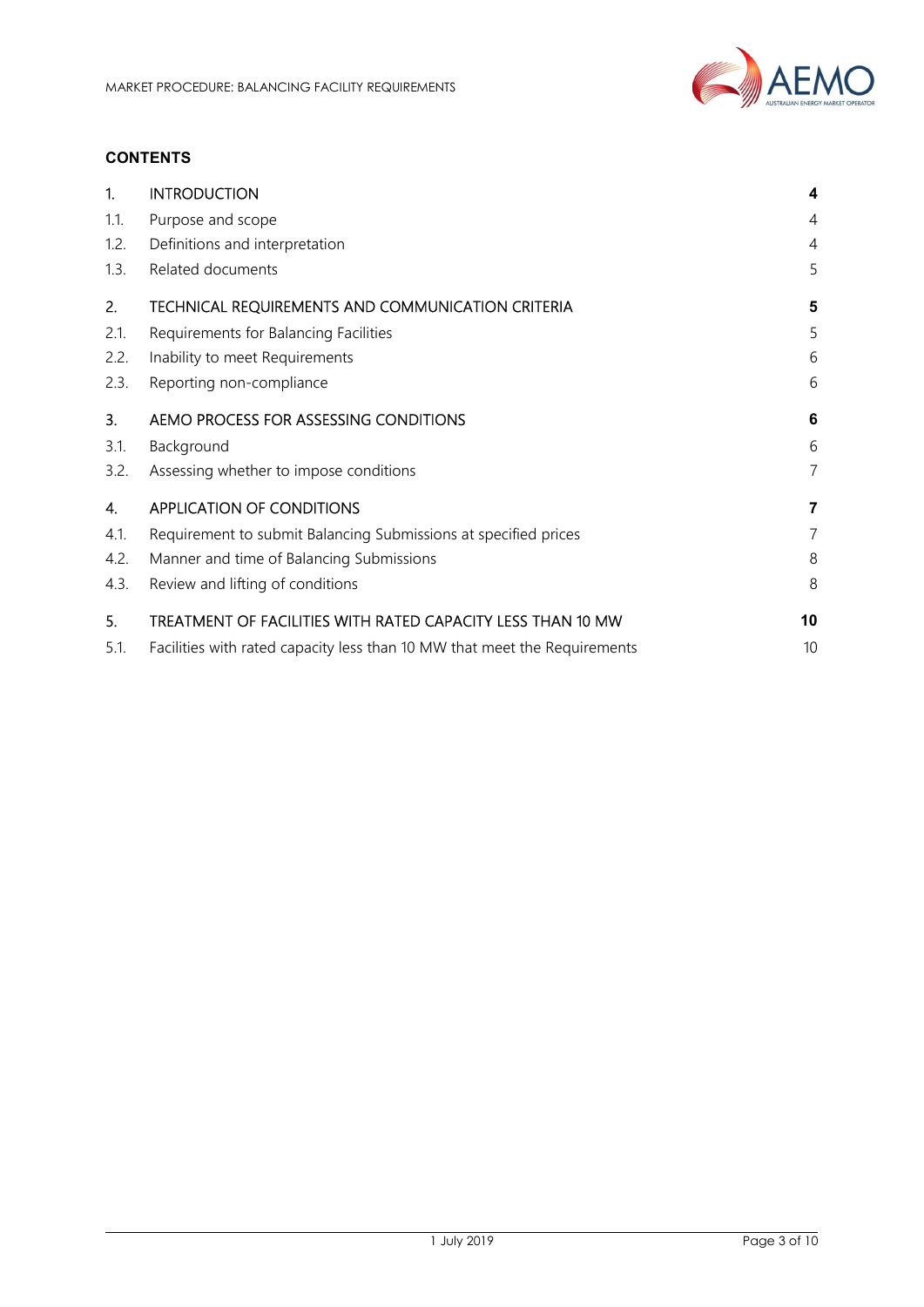

# 1. INTRODUCTION

## 1.1. Purpose and scope

- 1.1.1. This Market Procedure: Balancing Facility Requirements (Procedure) is made under clause 7A.1.6 of the Wholesale Electricity Market (WEM) Rules.
- 1.1.2. This Procedure should be read in conjunction with clauses 7A.1.6 through 7A.1.13 of the WEM Rules.
- 1.1.3. This Procedure has effect only for the purposes set out in the WEM Rules and the WEM Rules prevail over these Procedures to the extent of any inconsistency.
- 1.1.4. The purpose of this Procedure is to describe the:
	- (a) the technical and communications criteria that a:
		- (i) Balancing Facility with a rated capacity of 10 MW or more must meet  $\text{Iclause 7A.1.8}$ and
		- (ii) Balancing Facility with a rated capacity of less than 10 MW may meet [clause 7A.1.9]; and
	- (b) where a Facility does not meet the Requirements, the process the Australian Energy Market Operator (AEMO) must follow in considering whether it is appropriate to impose conditions on the manner in which the applicable Facility must participate in the Balancing Market [clause 7A.1.11] , the type of conditions that may be imposed and the manner and circumstances in which they may be imposed and lifted.
- 1.1.5. In this Procedure, where obligations are conferred on a Rule Participant, that Rule Participant must comply with the relevant obligations in accordance with clauses 2.9.7, 2.9.7A, 2.9.7B, 2.9.7C and 2.9.8 of the WEM Rules, as applicable.
- 1.1.6. Reference to particular WEM Rules within the Procedure in bold and square brackets [clause XX] are included for convenience only, and are not part of this Procedure.

#### 1.2. Definitions and interpretation

#### 1.2.1 Glossary

Terms defined in the WEM Rules have the same meanings in this Procedure unless otherwise specified in this clause.

The words, phrases and abbreviations in the table below have the meanings set out opposite them in the table when used in this Procedure.

| Term         | <b>Definition</b>                                                                                                                                                                                            |
|--------------|--------------------------------------------------------------------------------------------------------------------------------------------------------------------------------------------------------------|
| Requirements | The Balancing Facility Requirements, as defined in the WEM Rules, including any<br>technical requirements and communication criteria for a Balancing Facility specified in<br>section 2.1 of this Procedure. |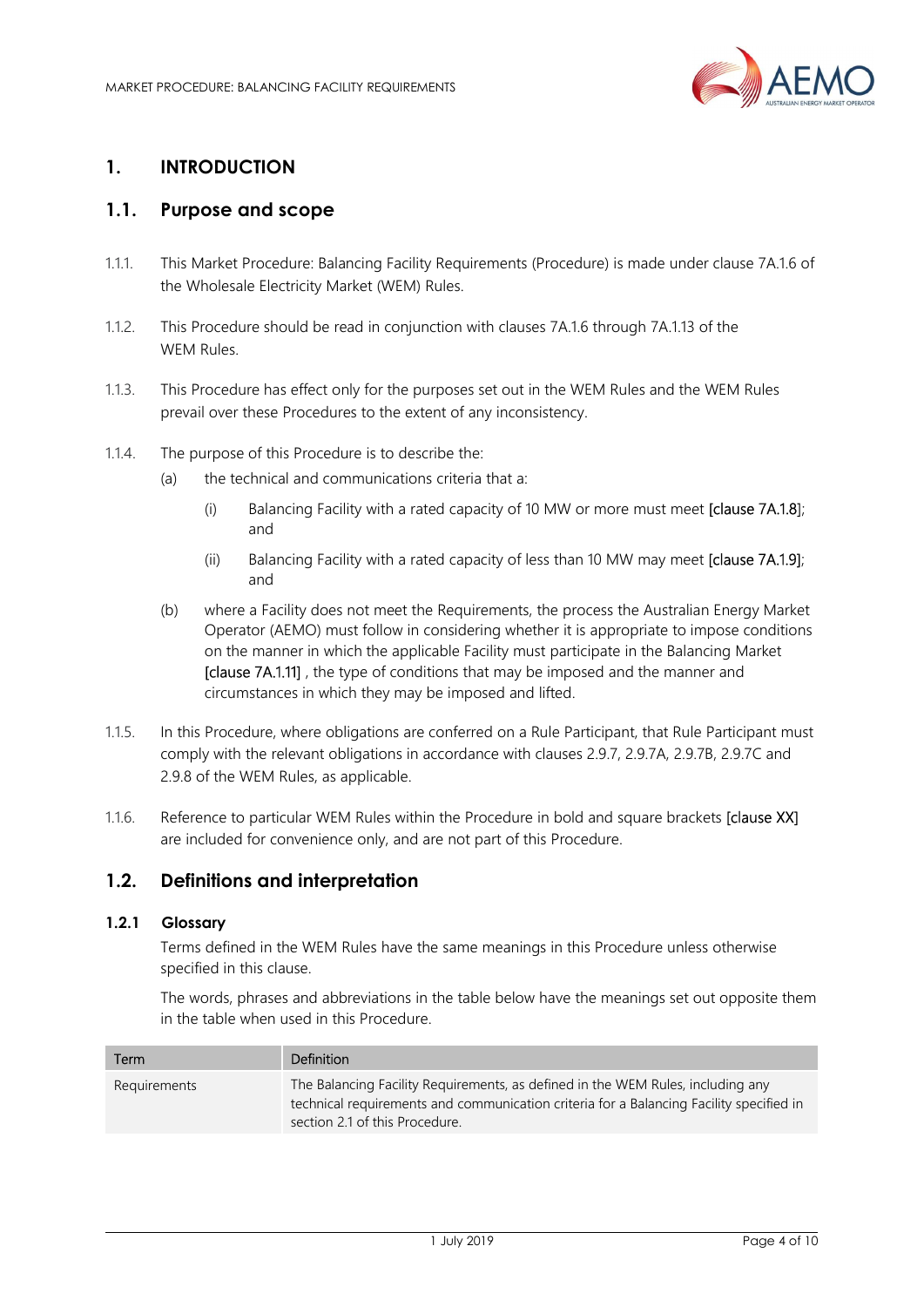

#### 1.2.2 Interpretation

The following principles of interpretation apply to this Procedure unless otherwise expressly indicated:

- a) references to time are references to Australian Western Standard Time;
- b) terms that are capitalised, but not defined in this Procedure, have the meaning given in the WEM Rules;
- c) to the extent that this Procedure is inconsistent with the WEM Rules, the WEM Rules prevail to the extent of the inconsistency;
- d) a reference to the WEM Rules or Market Procedures includes any associated forms required or contemplated by the WEM Rules or Market Procedures; and
- e) words expressed in the singular include the plural and vice versa.

In this Procedure the conventions specified in sections 1.3 to 1.5 of the WEM Rules apply.

#### 1.3. Related documents

The following Market Procedures, Power System Operation Procedures (PSOPs) and market documents (available on the Market Web Site<sup>1</sup>) provide background information to this Procedure:

- (a) Market Procedure: Notices and Communications;
- (b) Market Procedure: Facility Registration, De-registration and Transfer;
- (c) PSOP: Communications and Control Systems;
- (d) PSOP: Operational Data Points for Generating Plant; and
- (e) PSOP: Dispatch.

-

#### 2. TECHNICAL REQUIREMENTS AND COMMUNICATION CRITERIA

#### 2.1. Requirements for Balancing Facilities

- 2.1.1. A Market Participant must ensure that it is capable of receiving electronic or back-up Dispatch Instructions issued by AEMO (in its capacity as System Management), in accordance with the PSOP: Communications and Control Systems, for each of its Balancing Facilities.
- 2.1.2. A Market Participant must ensure that it is capable of confirming to AEMO, in accordance with the requirements specified in the PSOP: Communications and Control Systems and the PSOP: Dispatch, each electronic or backup Dispatch Instruction received from AEMO (in its capacity as System Management) for each of its Balancing Facilities.
- 2.1.3. A Market Participant must ensure that it is capable of implementing each Dispatch Instruction from AEMO (in its capacity as System Management), in accordance with the requirements outlined in the PSOP: Communications and Control Systems and the PSOP: Dispatch, for each of its Balancing Facilities.

<sup>&</sup>lt;sup>1</sup> Available at http://aemo.com.au/Electricity/Wholesale-Electricity-Market-WEM/Procedures.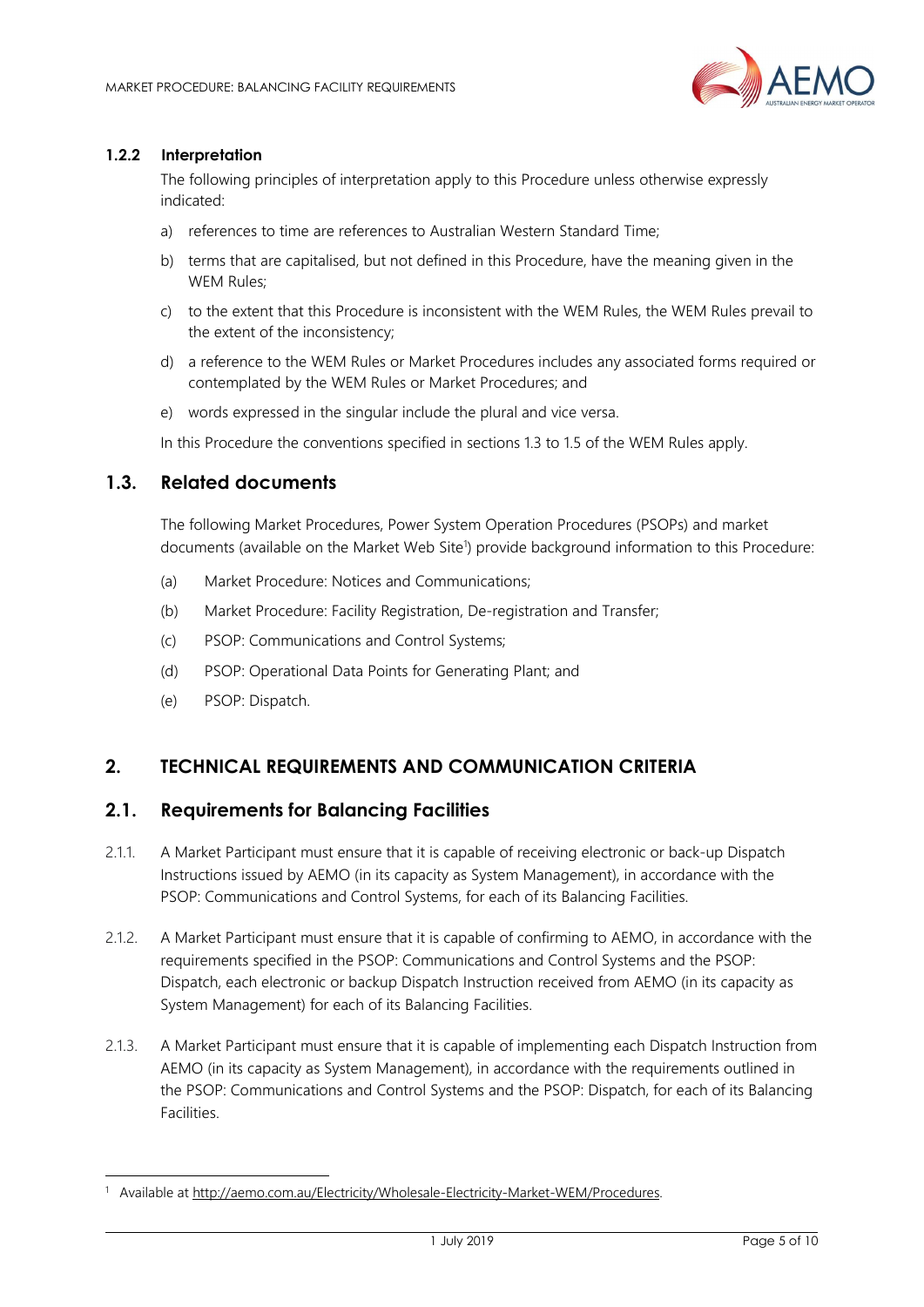

2.1.4. A Market Participant must ensure that it is capable of responding to an electronic Dispatch Instruction from AEMO (in its capacity as System Management) for each of its Balancing Facilities to ramp upwards or downwards to a target MW level at a rate less than or equal to the Facility's Ramp Rate Limit.

## 2.2. Inability to meet Requirements

2.2.1. A Market Participant must advise AEMO (in its capacity as System Management) if one of its Balancing Facilities is unable to respond, or can no longer respond, in accordance with the Requirements in steps 2.1.1 to 2.1.4 of this Procedure, to an electronic Dispatch Instruction from AEMO (in its capacity as System Management). Market Participants must provide this advice in accordance with the requirements outlined in the PSOP: Communications and Control Systems.

#### 2.3. Reporting non-compliance

- 2.3.1. A Market Participant must ensure that each of its Balancing Facilities with a rated capacity of 10 MW or more meets the Requirements specified in section 2.1 of this Procedure [clause 7A.1.8].
- 2.3.2. Where a Balancing Facility does not, or will not, meet one or more of these Requirements, the relevant Market Participant must advise AEMO in writing and include the following details:
	- (a) the Balancing Facility concerned;
	- (b) the particular Requirement(s) which the Facility does not meet;
	- (c) the reasons for, and extent of, non-compliance with the Requirement(s); and
	- (d) any measures that the Market Participant will take, and by when, to ensure the Balancing Facility meets the Requirement(s).
- 2.3.3. Notwithstanding the above, AEMO may at any time request a Market Participant to provide, in writing, all information reasonably required to demonstrate that its Balancing Facilities meet the Requirements, including in respect of a Facility with a rated capacity less than 10 MW, which a Market Participant has applied to AEMO, under step 5.1.1 of this Procedure, for the Facility to be considered to meet the Requirements, or as a consequence of that process, is considered to meet the Requirements [clause 7A.1.10].

## 3. AEMO PROCESS FOR ASSESSING CONDITIONS

This section sets out the process AEMO must follow in relation to a Balancing Facility that does not meet one or more of the Requirements specified in section 2.1 of this Procedure.

## 3.1. Background

- 3.1.1. Where a Balancing Facility does not meet one or more of the Requirements in section 2.1 of this Procedure, AEMO may impose conditions on the manner in which the Market Participant, with respect to the applicable Balancing Facility, must participate in the Balancing Market [clause 7A.1.11].
- 3.1.2. AEMO may impose conditions on a Market Participant's participation in the Balancing Market, which include specifying the prices which the Market Participant may include in a Balancing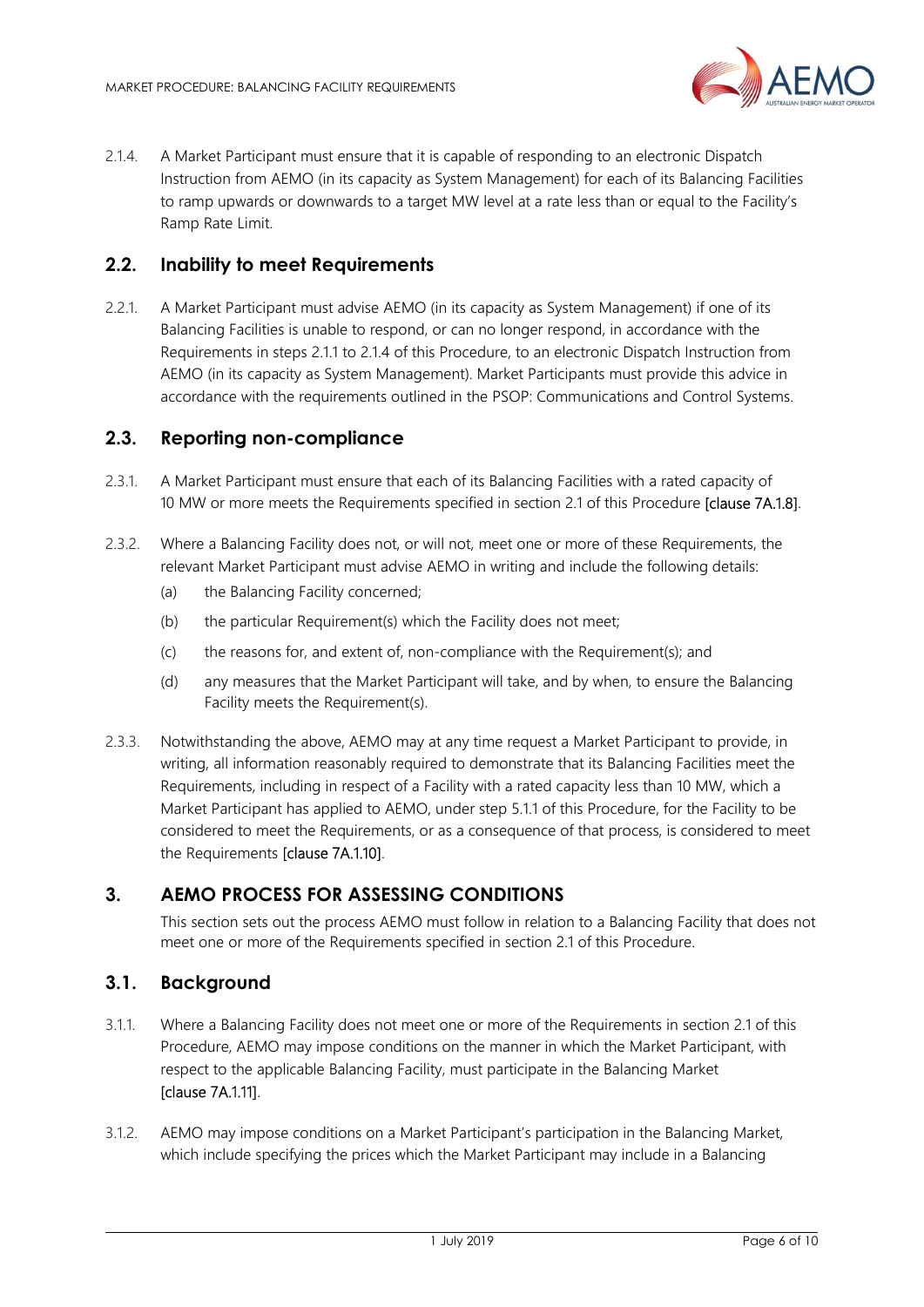

Submission and the manner and time in which a Balancing Submission must be submitted for that Balancing Facility [clause 7A.1.11].

## 3.2. Assessing whether to impose conditions

- 3.2.1. If AEMO becomes aware that a Balancing Facility does not meet one or more of the Requirements specified in section 2.1 of this Procedure then, as soon as practicable, AEMO must:
	- (a) notify the relevant Market Participant that it will be undertaking a review;
	- (b) request the relevant Market Participant to provide, within a specified timeframe, which must not be less than 10 Business Days, any additional information which AEMO considers relevant to its assessment of the extent to which the Balancing Facility does not meet the Requirements; and
	- (c) make an assessment of whether to impose conditions on the Balancing Facility's participation in the Balancing Market.
- 3.2.2. In undertaking its assessment, AEMO may consider the technical implications of a Facility's non-compliance with the Requirements.
- 3.2.3. AEMO must complete its assessment of whether to impose conditions within 20 Business Days of:
	- (a) providing a notification under step 3.2.1(a); or
	- (b) where applicable, receiving the information it has requested under steps 3.2.1(a) or 3.2.2.
- 3.2.4. Where AEMO determines to impose conditions on a Balancing Facility, AEMO must as soon as reasonably practicable, publish on the Market Web Site details of that decision [clause 7A.1.13]. The details required to be published include:
	- (a) the relevant Balancing Facility;
	- (b) the conditions to be imposed;
	- (c) the reasons for imposing the conditions; and
	- (d) the Trading Date and Trading Interval from which the conditions will be imposed.

#### 4. APPLICATION OF CONDITIONS

Subject to the assessment described in section 3.2 of this Procedure, where a Balancing Facility does not meet one or more of the Requirements specified in section 2.1 of this Procedure, AEMO may impose conditions on the relevant Market Participant with respect to the applicable Balancing Facility's participation in the Balancing Market [clause 7A.1.11]. Such conditions may include, but are not limited to, those outlined in this section 4.

# 4.1. Requirement to submit Balancing Submissions at specified prices Price Cap conditions for Scheduled Generator submissions

- 4.1.1. Where a Scheduled Generator does not meet one or more of the Requirements in section 2.1 of this Procedure, AEMO may impose conditions on the relevant Market Participant, requiring that Balancing Submissions for the Facility be submitted at the Price Caps.
- 4.1.2. Where AEMO imposes a condition under step 4.1.1, the Market Participant must ensure that its Balancing Submissions for the Facility for each Trading Interval comprise: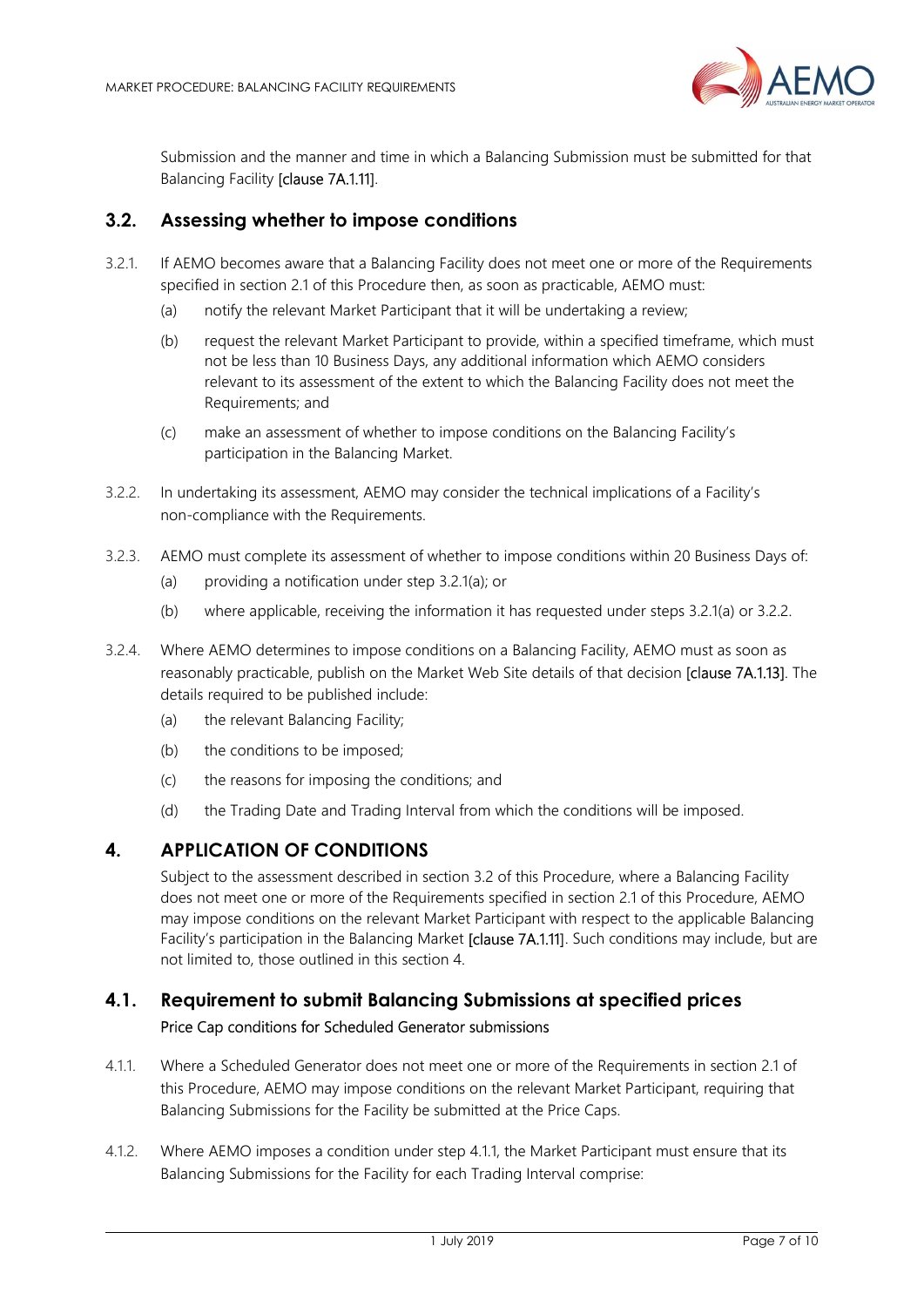

- (a) the expected generation at the Minimum STEM Price, subject to any other conditions imposed by AEMO or Outages; and
- (b) any remaining available generation capacity at the Maximum STEM Price or Alternative Maximum STEM Price.

#### Price conditions for Non-Scheduled Generator submissions

- 4.1.3. A Non-Scheduled Generator will not be able to meet the Requirements in steps 2.1.3 and 2.1.4 of this Procedure in respect of Dispatch Instructions to increase generation. As such, AEMO must impose a condition on the relevant Market Participant, restricting Balancing Submissions for the applicable Facility, for each Trading Interval, to a single Price-Quantity Pair for dispatch.
- 4.1.4. Where the Non-Scheduled Generator does not meet the Requirements in steps 2.1.1, 2.1.2 or, in respect of Dispatch Instructions to reduce generation, steps 2.1.3 or 2.1.4 of this Procedure, AEMO may impose an additional condition on the relevant Market Participant that Balancing Submissions for the Facility must be at the Minimum STEM Price.

#### 4.2. Manner and time of Balancing Submissions

4.2.1. Where a Balancing Facility does not meet the Requirements in steps 2.1.1 or 2.1.2 of this Procedure or cannot respond to Dispatch Instructions in the timeframes required in step 2.1.3 of this Procedure, AEMO may impose conditions on the relevant Market Participant including restricting the times when it may submit or revise Balancing Submissions, or specifying the times when it must submit or revise Balancing Submissions, for the applicable Facility and the manner in which it must make submissions.

#### 4.3. Review and lifting of conditions

- 4.3.1. A Market Participant may request AEMO to review conditions imposed on the participation of a Facility in the Balancing Market, where the extent to which the Facility complies with the Requirements has changed and this change may result in AEMO changing the conditions imposed.
- 4.3.2. A Market Participant must make any request under step 4.3.1 in writing, including the following details:
	- (a) the relevant Balancing Facility and conditions concerned;
	- (b) the measures that the Market Participant has taken to ensure the Balancing Facility meets the Requirements; and
	- (c) the extent to which the Balancing Facility now complies with the Requirements.
- 4.3.3. On receiving a request from a Market Participant under step 4.3.1, AEMO may, as soon as reasonably practicable, request the relevant Market Participant to provide, within a specified timeframe, which must not be less than 10 Business Days, any additional information that AEMO considers relevant to the review.
- 4.3.4. AEMO must review the conditions that have been imposed on a Balancing Facility's participation in the Balancing Market where:
	- (a) AEMO becomes aware that the extent to which the Facility complies with the Requirements has changed and this change may result in AEMO changing the conditions imposed; or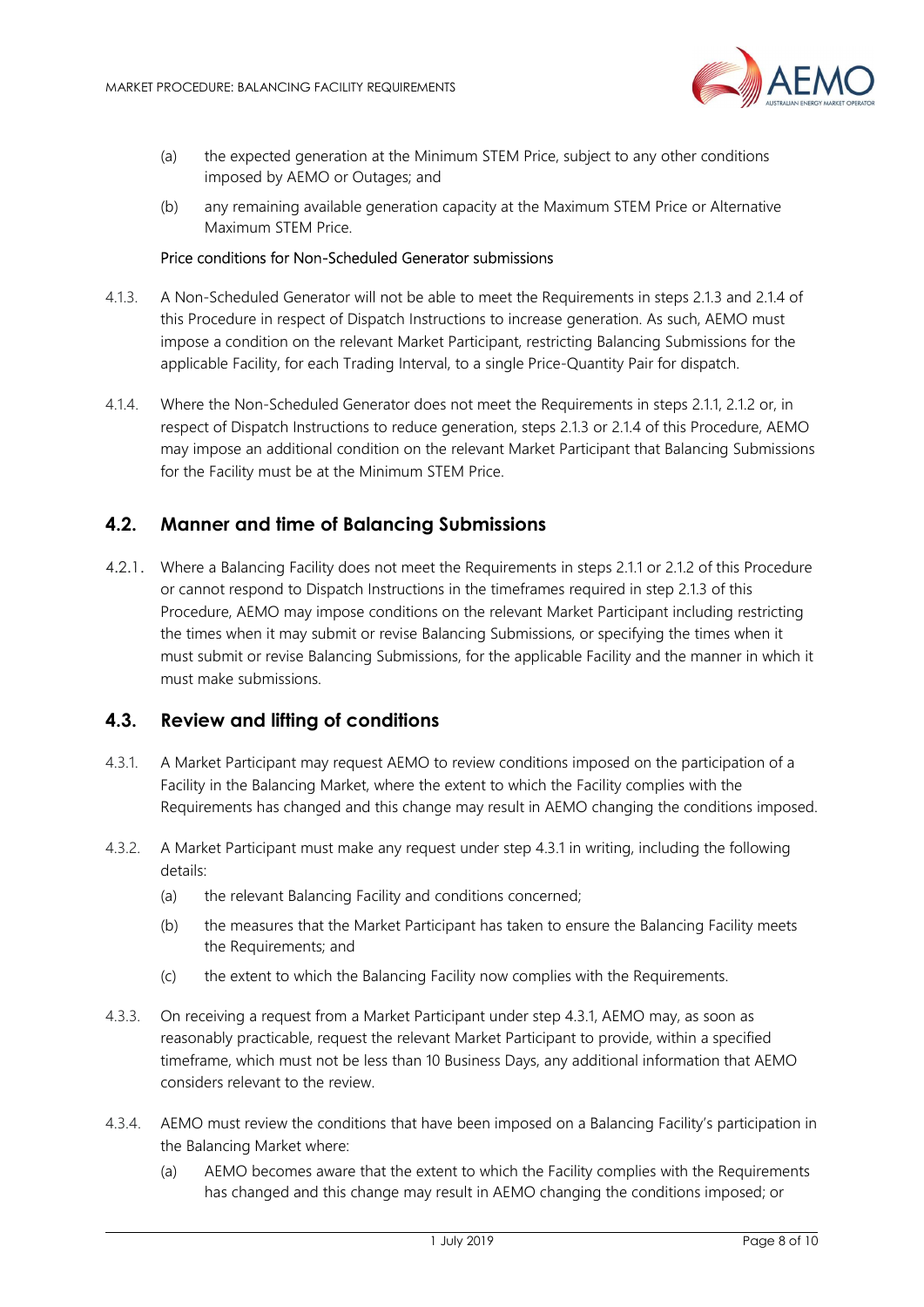

- (b) a Market Participant has requested AEMO to review the conditions imposed on the participation of a Facility in the Balancing Market under step 4.3.1.
- 4.3.5. Where, under step 4.3.4(a), AEMO becomes aware that it would be appropriate to undertake a review of the conditions placed on a Balancing Facility, then, as soon as reasonably practicable, AEMO must notify the relevant Market Participant that it will be undertaking a review and must include in the notification:
	- (a) details of the Facility and conditions under consideration;
	- (b) the reasons for the review;
	- (c) a request for any information that AEMO considers relevant to the review; and
	- (d) details of the timeframe in which the Market Participant must respond to AEMO's request for information and in which the Market Participant may provide any additional information, which it considers relevant to AEMO's review, where this timeframe must not be less than 10 Business Days.
- 4.3.6. In reviewing conditions placed on a Balancing Facility, AEMO must take into account the extent to which the relevant Balancing Facility's non-compliance with the Requirements has been altered or addressed.
- 4.3.7. Where a Market Participant is able to demonstrate to AEMO's satisfaction that the non-compliance, which led to conditions being imposed, has been adequately addressed or no longer exists, AEMO must lift the relevant conditions. Otherwise, AEMO must follow the process in section 3.2 to assess whether to extend the conditions or, if the Facility's non-compliance has been altered, impose modified conditions.
- 4.3.8. AEMO must complete any review it undertakes in accordance with step 4.3.4 within 20 Business Days of the later of:
	- (a) receiving a request under step 4.3.1;
	- (b) making a request under step 4.3.3; or
	- (c) where applicable, receiving the information it has requested under steps 4.3.3, or 4.3.5(c).
- 4.3.9. Where AEMO decides to lift or vary any conditions on a Balancing Facility, AEMO must ,as soon as reasonably practicable, publish on the Market Web Site details of that decision including:
	- (a) the relevant Balancing Facility;
	- (b) the conditions to be lifted or varied;
	- (c) the reasons for lifting or varying the conditions; and
	- (d) the Trading Day and Trading Interval from which the conditions will be lifted or varied.
- 4.3.10. Where AEMO determines to not lift or vary any conditions on a Balancing Facility, AEMO must, as soon as reasonably practicable, advise the applicable Market Participant of the details of its decision, including any reasons for not lifting or varying the conditions.